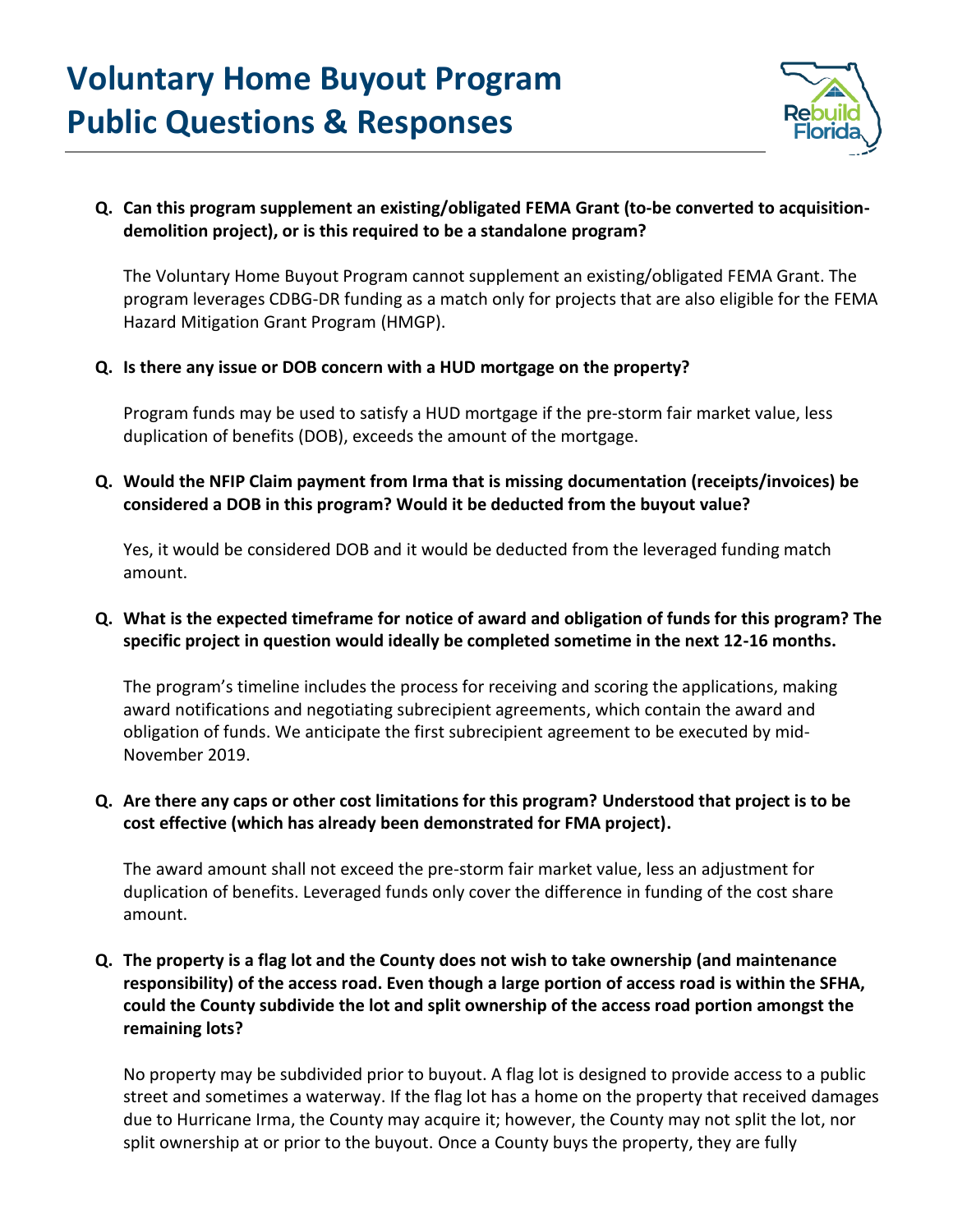

responsible for the property and any maintenance thereof. A County may lease it to adjacent property owners or parties' compatible uses in return for a maintenance agreement. Also, the property may be sold; however, in all cases, a deed restriction and/or covenant running with the property must require that the buyout property be dedicated and maintained for compatible uses in perpetuity. If the flag lot is a vacant lot and has never had a home located on the property that received damages due to Hurricane Irma, then the flag lot will not qualify for assistance.

**Q. Is there funding available to purchase vacant property in a flood hazard area that is zoned for residential housing? The Town is interested in purchasing the property to use as open space and a public facility.**

Vacant property must have residential housing on-site to qualify for the program.

**Q. Would you please clarify if properties in SFHAs or High-Risk Flood Areas without documented damage from Hurricane Irma still qualify?**

All properties must have received damages due to Hurricane Irma, regardless of their location.

**Q. If one goes for the second option – applying directly to the LMI Area Benefit, and if the property is within the Special Flood Hazard Area (SFHA), then do we still need to do a damage assessment? The Project Eligibility states that** *"The property contains a structure that has been damaged or destroyed due to Hurricane Irma, or the property is in a SFHA, or a High- Risk Flood Area."* 

There must be documentation to support Hurricane Irma damage, particularly if you are doing a spot buyout. Also, if you are doing an area-basis and designating a neighborhood or street that is eligible, then you would have to demonstrate that damage occurred at the neighborhood or street level and this would require that the area be in the SFHA or high-risk area. To prove the eligibility at the area level, you could use historical data from past events AS WELL AS Irma to justify the definition of the area.

**Q. The Home Buyout Program Guidelines states:** *"B. Matching: A maximum of 15 points will be awarded based on the ratio of the amount of eligible matching funds to the amount of CDBG funds request: 1.1 or more, 15 points; 0.75–1, 10 points; 0.50–1, 7 points; 0.25–1, 5 points; and less than 0.25, 0 points."* **Could you please explain how this match requirement works? Is there a minimum match requirement?**

The 1.1 is 100% or more of the homeowner cost share. The 0.75 is at least 75% of the homeowner costs share, etc. As a result, the higher request of leverage, the higher the points a subrecipient will receive. There is no minimum match requirement.

#### **Q. Lastly, how much is the maximum funding that can be requested under the Voluntary Home Buyout Program?**

There is no limit to the amount that may be requested however, the maximum funding award per award is \$5,000,000.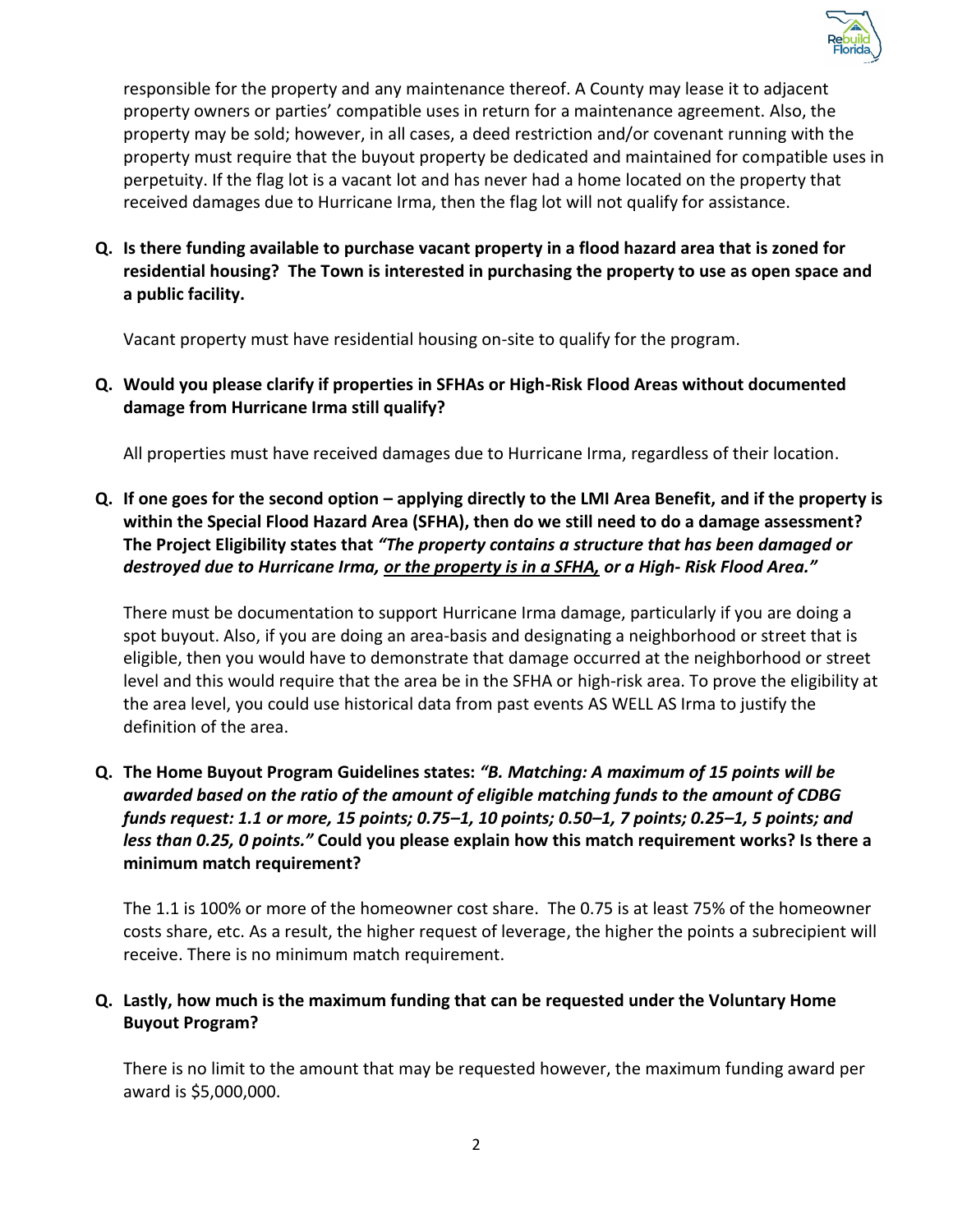

**Q. Where can I find more detailed information about the citizen participation required? We (at the County) are working with our colleagues in a local municipality to coordinate on our public outreach. Can we co-host an informational meeting to inform our residents about the grant application? Or do we need to host two separate meetings?**

Yes, a public hearing may be co-hosted. There is no need to hold separate meetings. However, the posting of the public application, requiring the 14-day comment period, must be separate and specific to each municipality.

The following excerpts were lifted from the RFA instructions section:

CDBG-DR applicants are required to carry out citizen participation procedures in accordance with the Citizen Participation Plan as described in the Rebuild Florida Voluntary Home Buyout Plans and Designs. Each applicant must conduct at least one (1) public hearing prior to submitting the application and post the application for a 14-day public comment.

Each applicant must maintain a citizen participation file which includes (1) a copy of the Plan Requirements, (2) the applicant's compliant procedures, (3) any technical assistance provided by the applicant, and (4) public notices, minutes, and attendance lists for any public hearings. Applicants are cautioned that despite the expedited application process, they are still responsible for ensuring that all citizens have equal access to information about project activities.

# **Q. Does the HMGP project need to have been awarded prior to application to the CDBG-DR program, or is it possible to apply for match funding for a project that is expected to be awarded after August 15th?**

Yes, the HMGP project needs to have been awarded prior to the application.

# **Q. The CDBG-DR Action plan has a set aside for Monroe County of \$10 Million. Are Monroe County and the cities required to submit an application under the RFA for the \$10 Million set aside?**

No, they would not need to apply for the designated set aside amount. However, they must provide supporting documentation of the need including the how and where the designated funds will be used for the Voluntary Home Buyout. A basic tenet of CDBG-DR is that the money may only be spent where there is an unmet need; therefore, no allocated funds set aside for a municipality will be given upfront. It will only be given once the subrecipient has demonstrated the need by providing project budgets and the valuation of properties the subrecipient believes are potentially eligible for buyout under the requirements that are listed in the Voluntary Home Buyout Program Guidebook. After receiving and approving the supporting documentation, the subrecipient would enter in to a subrecipient contract agreement. Please note that the same guidelines will apply just as if they were applying under the RFA. Any amount above and beyond the designated amount, the subrecipient would need to apply under the RFA.

# **Q. If the cities partner with the County to submit a single application for the Voluntary Home Buyout Program, how would the \$5 million cap per jurisdiction be allocated?**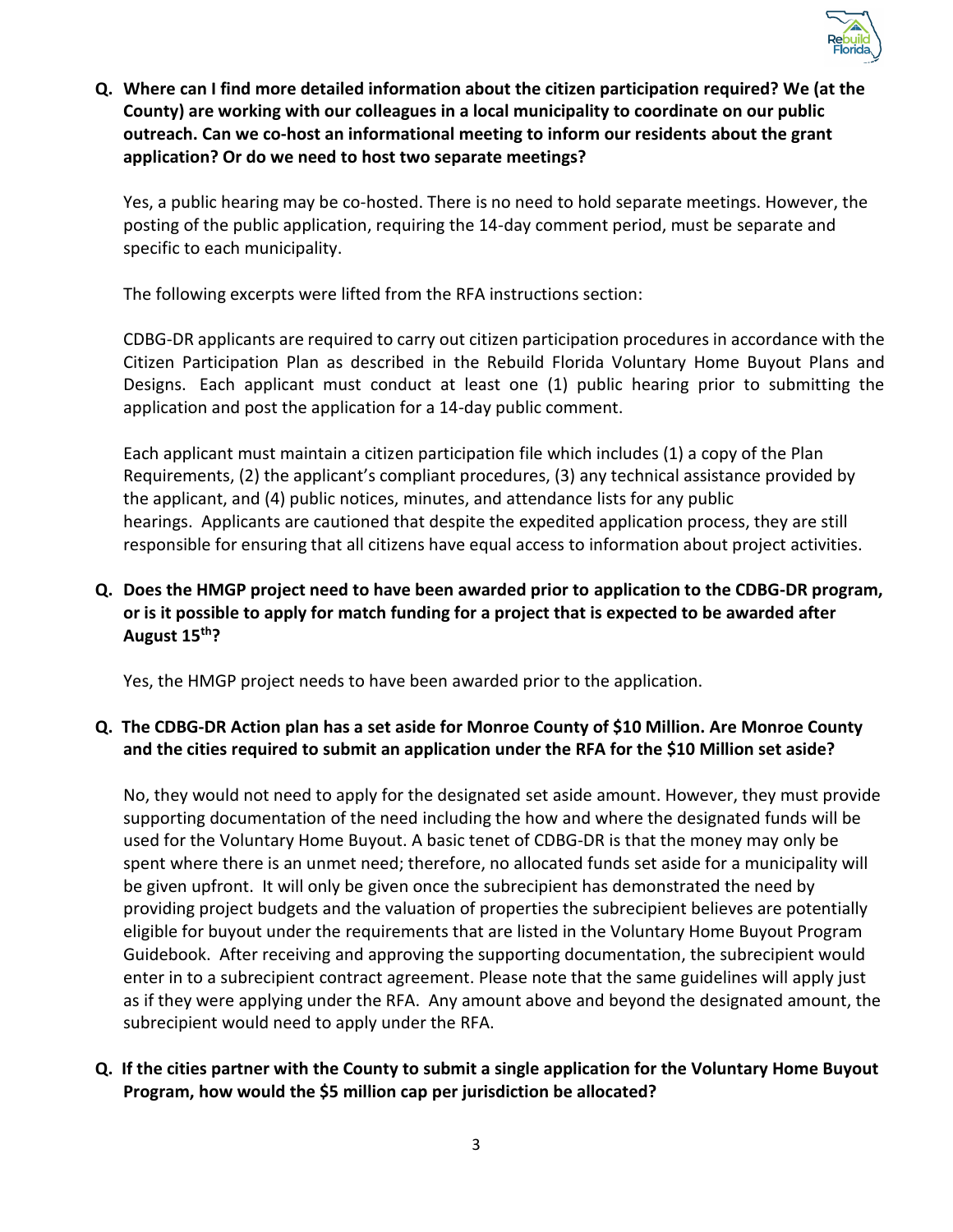

The award will be limited to five million and will be distributed in accordance with the project description and amounts outlined in the application.

# **Q. Can Monroe County and cities submit more than the maximum award, with the chance of receiving additional funding above the \$5 Million cap per jurisdiction and \$10 Million Monroe County set aside? If the state does not receive applications that expend all of the \$75 million available statewide, could additional funds be allocated to Monroe County jurisdictions?**

Yes. Subrecipients can apply for as much funding as needed; however, the maximum amount per award is five million dollars. It is highly suggested that if a subrecipient applies for more than the five million-dollar cap, they provide a scoring or ranking system within their own application process with the property owners that apply. This ensures that those of them that have greater unmet needs are assisted first.

**Q**. **In the Keys, it will be virtually impossible to identify contiguous properties for buyout. However, this funding is much needed to relocate individuals out of highly vulnerable velocity zones, subject to storm surge. The Florida Keys is almost entirely located in a flood zone; and, therefore, any purchase of land within high risk flood zones would eliminate flood risk. Further, the County and municipal jurisdictions have already embarked on Sea Level Rise mitigation projects in certain neighborhoods by raising roadways and redesigning drainage areas. These projects require land area for drainage pumps. So, scattered sites that can be used for mitigating floods would be beneficial to the County. These sites would not be contiguous but would meet the intent of the program. Will this be acceptable?**

Yes. Under the Rebuild Florida Voluntary Home Buyout Program Guidelines, the Voluntary Home Buyout Program will meet the Low- Moderate-Income (LMI) Area Benefit, and the Low- to Moderate-Income Housing (LMH) National Objective. The Low- to Moderate Income Housing National Objective is designed to assist those properties that may not be identified as contiguous properties, such as, scattered properties, or spot buyouts. However, when choosing this method, to demonstrate that a buyout meets the LMH National Objective, and according to the State CDBG regulations at 24 CFR 570.483(b)(3), entitlement CDBG regulations at 24 CFR 570.208, you must apply the LMH National Objective to an eligible activity carried out for the purpose of providing or improving permanent residential structures that, upon completion, will be occupied by low- and moderate- income households. Therefore, a buyout that merely pays homeowners to leave their existing homes does not result in a low- and moderate- income household occupying a residential structure and will not meet the requirements of the LMH National Objective. If the subrecipient chooses to buyout low- and moderate-income households located in scattered sites and are not contiguous properties, the buyout can be structured to meet the National Objective by combining the buyouts of the properties with another direct benefit, such as the housing replacement assistance and allowance program that Rebuild Florida has established as an incentive for the Voluntary Home Buyout Program.

#### **Q**. **Will LMI Households that have insurance be eligible for participation in the Voluntary Home Buyout Program?**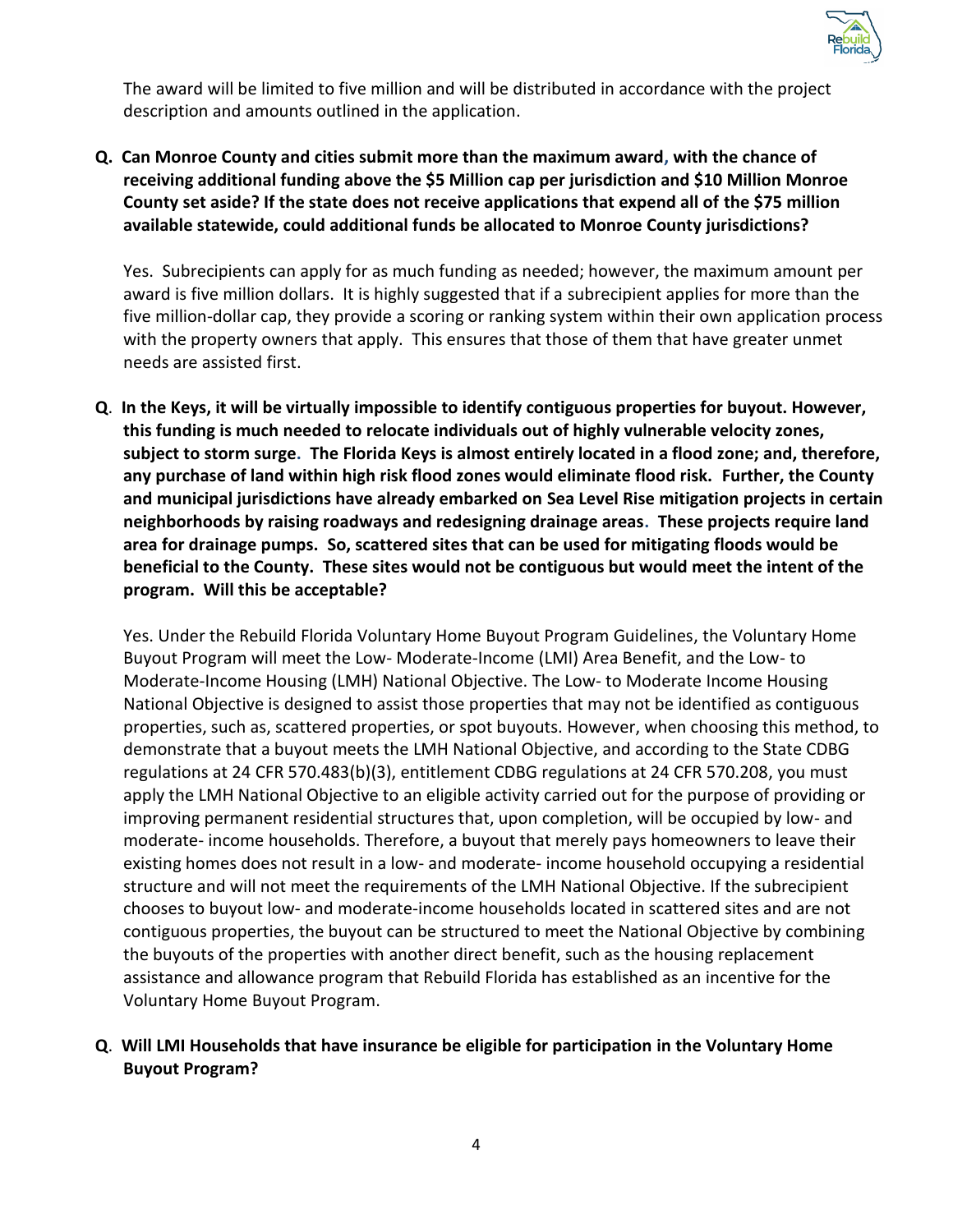

Yes. Rebuild Florida recommends that subrecipients focus on acquiring properties without insurance in Special Flood Hazard Areas. However, properties with insurance will be eligible for participation also.

# **Q**. **For the VHBP in Monroe County what is the maximum LM Income limit that can be assisted to acquire property from low-to moderate income households (LMH).**

HUD publishes income limits annually. The 2019 Area Median Income can be found on the HUD Exchange Website at [https://www.huduser.gov/portal/datasets/il.html#2019\\_query.](https://www.huduser.gov/portal/datasets/il.html#2019_query) The LMI Demographic Groups are:

a) 0%-30% AMI Extremely Low

- b) 31%-50% AMI Very Low
- c) 51%-80% AMI Low

# **Q. Could this funding be used to match any existing HMGP projects? Or do they need to be resident HMGP projects? For example, the County has HMGP projects that are focused on infrastructure (wastewater pump stations). Could the funds be used to further those projects?**

The Rebuild Florida Voluntary Home Buyout Program is designed to assist homeowners whose properties received damages because of Hurricane Irma; therefore, matching funds can only be used for the same purpose. The leveraging of the funds may not be used for infrastructure projects.

**Q. As we (Palm Beach County) consider this program, we are questioning our eligibility. On page 3 of the Voluntary Home Buyout Program Guidelines, under Locations, it states that "…Those counties that received a declaration of both FEMA Individual Disaster Assistance (IA) and Public Disaster Assistance (PA) after** *Hurricane Irma* **are eligible to apply…" Palm Beach County received a PA declaration for Irma, but not IA. Am I to presume that our county and its municipalities are therefore, ineligible?**

Yes, applicants are ineligible unless they demonstrate having received a declaration of both FEMA IA and PA. To see what communities are eligible to apply, please reference FEMA's Disaster Declaration map [here.](https://www.fema.gov/disaster/4337)

# **Q. We're looking to do a buyout of home in Flagler beach, do we put the information for the city or for the county in the application?**

The Unit of local government who is taking the responsibility for administering the program would enter its information.

#### **Q. In reviewing the application for the Voluntary Home Buyout Program, there is a Citizen Participation Plan (CPP) required. How long does the CPP need to be?**

There is no length requirement.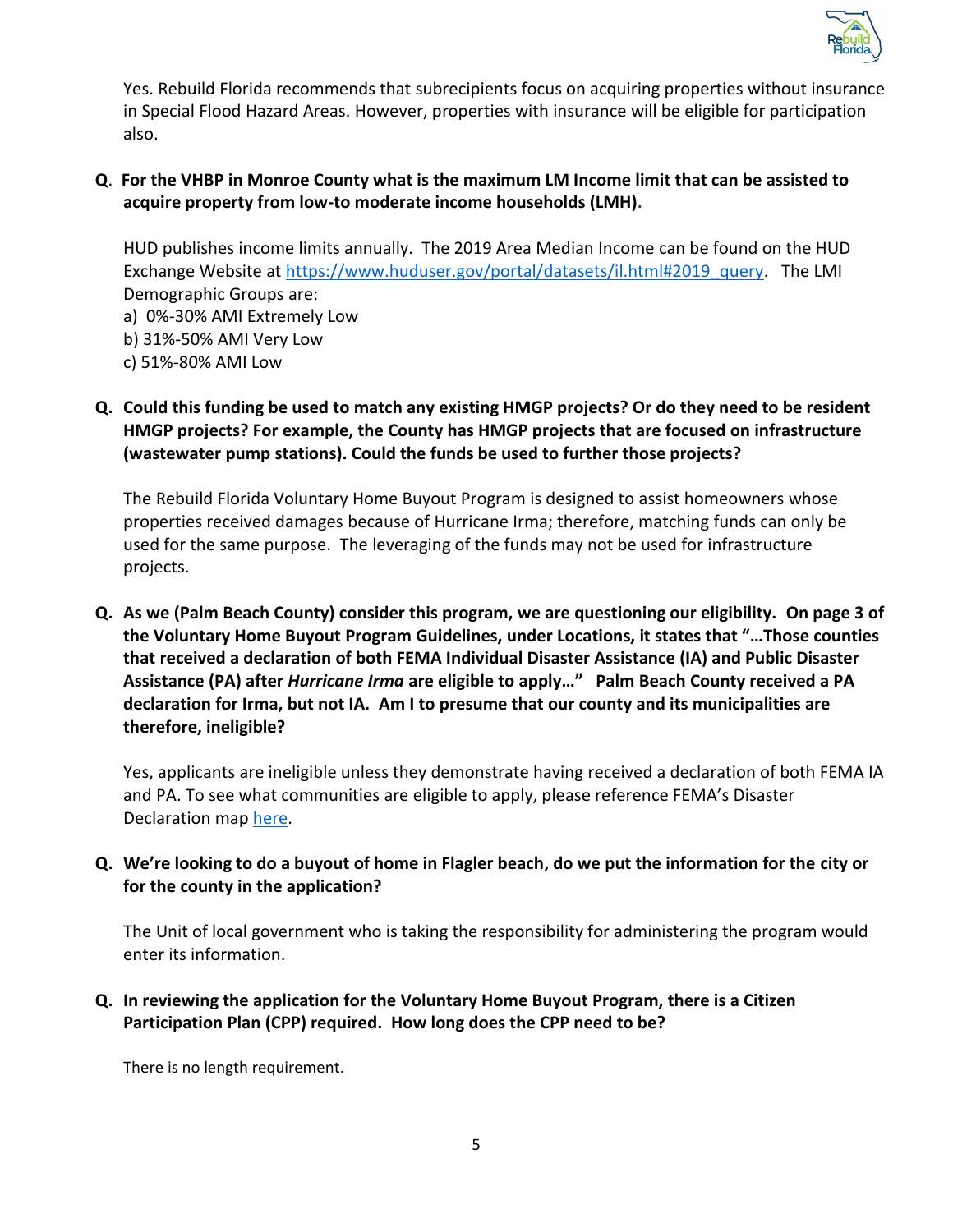

# **Q: For clarification: With a one application limit, can a City located within a designated County apply for funding, or is it one per County?**

Each municipality may apply for properties within its designated area. The city may apply for all properties that are located within the city limits. The County may apply for all properties that are located within the county as long as the county and the city are not applying for the same property.

**Q: One home in our proposed project has (a) no flood insurance; (b) no insurance claims; (c) no prior permits for repairs BUT the home is surrounded on all sides by other homes where documentation of losses, claims and repair permits exist Can we still include this home in the application? (FEMA HMGP is allowing us to include it)**

Yes. This home can be included as long as you can demonstrate that it had damages due to Hurricane Irma, or if it is included in the LMI Area Benefit where at least 51% of the homes are LMI and you can demonstrate damages of the area due to Hurricane Irma. There must be documentation to support Hurricane Irma damage, particularly if you are doing a spot buyout. Also, if you are doing an area-basis and designating a neighborhood or street that is eligible, then you would have to demonstrate that damage occurred at the neighborhood or street level and this would require that the area be in the SFHA or high-risk area. To prove the eligibility at the area level, you could use historical data from past events AS WELL AS Irma to justify the definition of the area.

**Q: Application and/or instructions indicate that all sites have inspection reports indicating the damage from Hurricane Irma. - The City's proposed project includes 13 homes that completed repairs and are currently occupied and do not have any current damage. Will this be acceptable? (FEMA HMGP is allowing us to include all 13 properties)**

The answer is the same as above.

# **Q: Are any pre-award costs reimbursable? (Specifically, legal advertisements required for public comment periods, environmental review, etc.)**

Yes. Administrative Cost, such as advertisement for public comment, court cost for recording, etc., Environmental Review Cost, Certified Appraisals, Certified Inspectors, Contractors for demolition purposes are all allowable cost. All cost must be a part of the budget that is in the application, and all subrecipients must follow proper procurement for any and all contractors or vendors hired under this CDBG- DR Program to be funded for these costs.

#### **Q: Are administrative costs an allowable budget item?**

Yes. Administrative Cost, such as advertisement for public comment, court cost for recording, etc., Environmental Review Cost, Certified Appraisals, Certified Inspectors, Contractors for demolition purposes are all allowable cost. All cost must be a part of the budget that is in the application, and all subrecipients must follow proper procurement for any and all contractors or vendors hired under this CDBG- DR Program to be funded for these costs.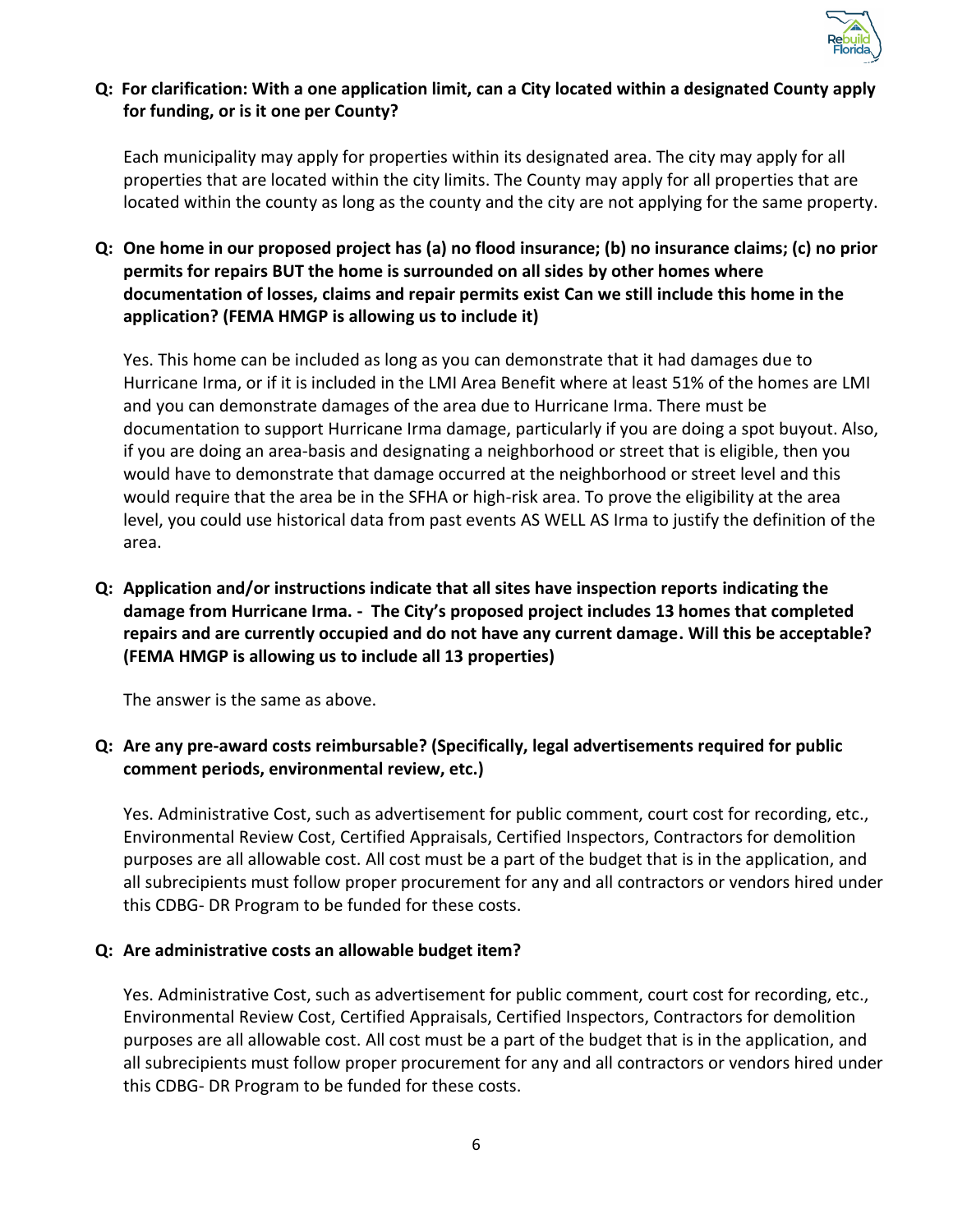

#### **Q: If yes, what percentage?**

There is no percentage of cost. All subrecipients must follow proper procurement. Proof of procurement will be required.

#### **Q: Does the 14-day public notification have to be complete before the application is submitted or can it be somewhere in the process by the time of submission/the deadline.**

The information you provide in a 14-day public notification must be completed prior to submitting the application. The 14-day public notice with Citizen comments are considered information that will be needed in the application under the heading of "Citizen Plan."

#### **Q**: **Are 3rd party vendors for contract/project management eligible project costs? I see where environmental review charges from a 3rd party vendor are applicable.**

Yes. Administrative Costs, such as advertisement for public comment, court costs for recording, etc., Environmental Review Costs, Title and Legal Services, Certified Appraisals, Certified Inspectors, Contractors for demolition purposes are all allowable costs. All costs must be included in the budget section of the application. All subrecipients must follow proper procurement for all contractors or vendors hired under this CDBG- DR Program to be funded. For further reference, all eligible (allowable costs) are located on page 6 of the Rebuild Florida Voluntary Home Buyout Guidelines.

#### **Q: Are duplication of benefits supposed to be accounted for in the application process or will the final numbers be worked out once the project is under contract?**

All duplication of benefits must be accounted for in the application process. The deduction will be taken from the purchase offer determined by the appraised market value prior to Hurricane Irma. The program will recoup duplicative amounts identified after grant funds have been expended if necessary. Property owners who receive duplicate payments following the property settlement are responsible for reimbursing the subrecipient for those duplicated funds.

#### **Q: Are there any closing costs that will take place? If yes, should those be noted or estimated in the application budget?**

Yes, closing costs are an allowable and should be noted in the application in the section labeled "Budget."

#### **Q: Are there any advances available to local governments for the purchases of homes?**

No, advances will be available for purchases of homes. Funds will be allocated to local municipalities and all costs disbursed during the closing of the buyout that must be handled by a Certified Title Firm, or other Legal Services.

#### **Q: What is the reimbursement timeframe once a request for reimbursement is submitted?**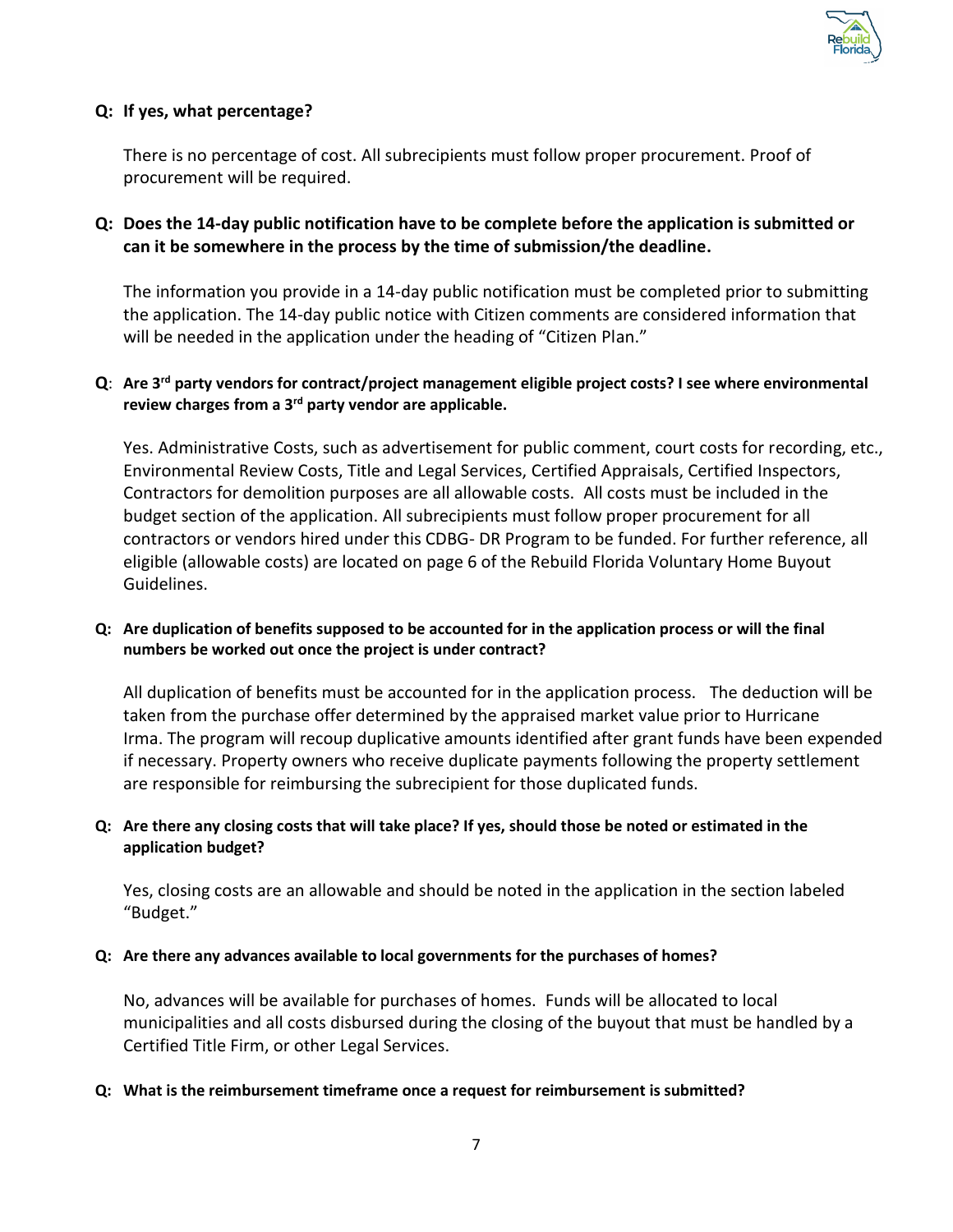

This is not a finalized timeframe for reimbursement.

# **Q: Is there a particular Citizen Participation Plan for the Rebuild Florida Voluntary Home Buyout? Or should**

**we use our own Citizen Participation Plan?**

- A: As long as an applicant conducts 1 public hearing prior to submitting the application and posts the application for at least 14 days for public comment, it will be compliant.
- **Q: Is each jurisdiction limited to one award? Just to clarify, the max one jurisdiction could get for the Program would be \$5 million, correct?**
- A: If a city that is within a county applies alone, then the City may be awarded up to 5 million dollars. If the county also applies alone, they too may be awarded up to 5 million dollars. However, if the city and the county apply together in one application then that application may only receive up to 5 million dollars. The 5-million-dollar maximum award amount is per application. Therefore, if the City and County apply on separate applications, the County may not include any properties that are located inside the City's limits. To prove that the properties are located inside the City Limit, the applicant (subrecipient) would provide property tax information prior to funding.
- **Q: Should the subrecipient submit current financial audits at the time of the submission of application, or would providing the link to the website be sufficient**?
- A: This information should be provided as a PDF at the time the application is submitted.
- **Q: Can you provide some clarification on whether we are able to offer any participation incentive to the property owner? Specifically, we are dealing with very low property values (approximately \$15K per home) – if the property is currently being held as a rental, are we able to provide any incentive beyond the preloss fair market value of the property?**
- A: Rebuild Florida Voluntary Home Buyout Program is currently providing the following to Subrecipients for homeowners that participate:
	- 1. Housing Replacement Assistance: Subrecipients may offer incentives to low to moderate income qualified applicants as part of the buyout program design. This is a program to retain an area's populations, awarding up to \$25,000 in addition to the pre-event FMV of the buyout home for incomequalified buyout applicants.
	- 2. Housing Replacement Assistance: Subrecipients may offer a lower value incentive to qualified participants who do not meet the low- to moderate-income requirements but the property of which was acquired by the subrecipient is in the 51% low to moderate income area benefit. Participants can be eligible for up to \$10,000 in Housing Replacement Assistance. Both housing replacement awards are subject to the Robert T Stafford Act, requiring that these funds be considered duplication of benefits. Additionally, this funding may only be used to purchase a new home within the same taxing jurisdiction, and the relocation must be outside the floodplain to lower-risk area. All Subrecipients must maintain documentation describing how the amount of assistance was determined to be necessary and reasonable.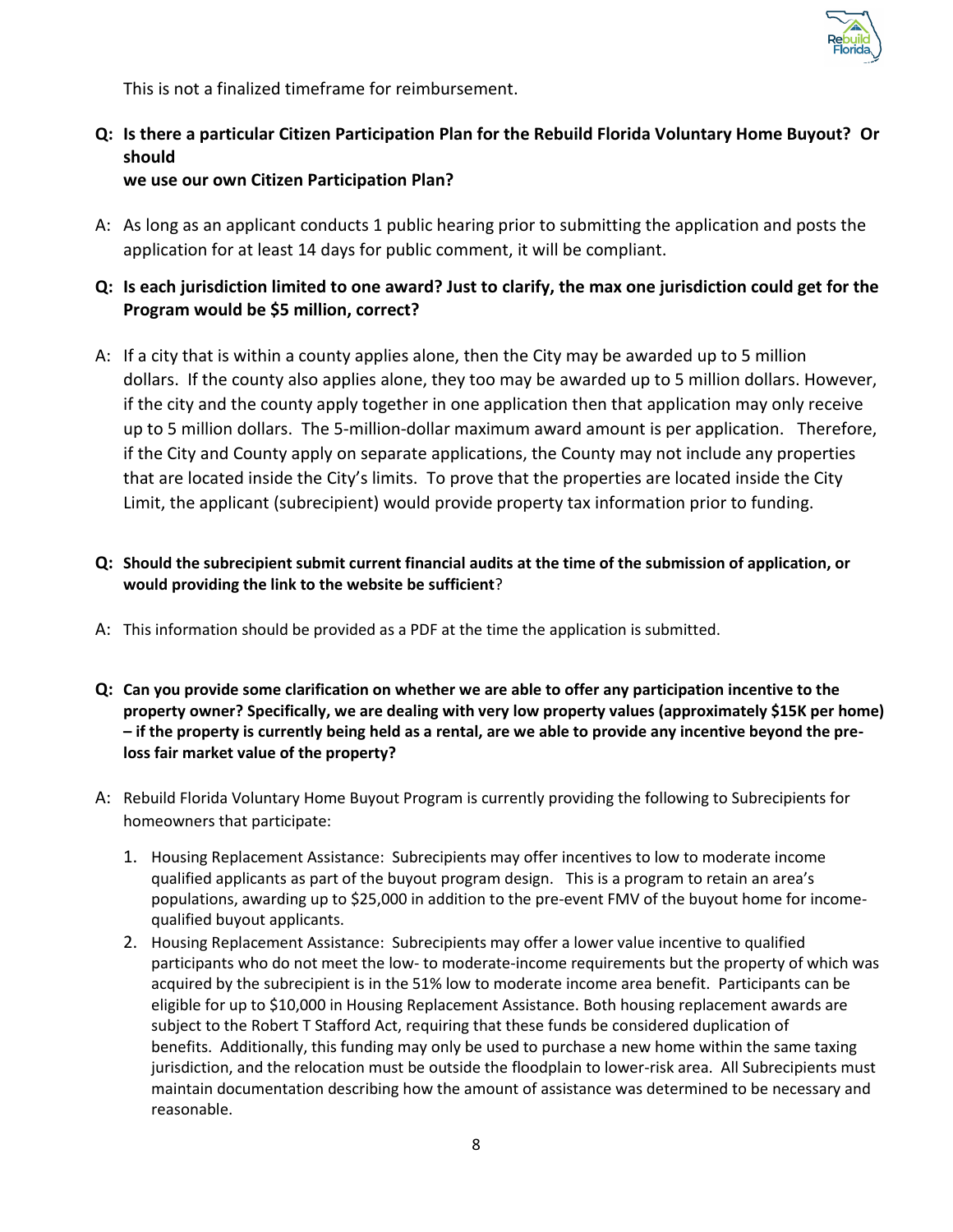

#### **Q: Does flooded septic and well systems qualify for Hurricane Irma damage?**

A: Flooded septic and well systems damaged by Hurricane Irma do qualify if it is the homeowner's intent to sell their house to the Unit of Local Government responsible for managing the award.

#### **Q: If the property owners are in the middle of divorce, willing to participate, are they eligible?**

A: Yes.

#### **Q: Given that 49.85% of the population in one of our neighborhoods is LMI and we are 1.15% away from the required 51%, can FDEO designate this area as LMA?**

- A: According to Federal Register Notice 83 FR 5844 issued February 9, 2018, to meet the National Objective Buyout programs that assist low- and moderate-income persons can be structured in one of the following ways:
	- a) The buyout program combines the acquisition of properties with another direct benefit- Low- and Moderate- Income housing activity, such as down payment assistance-that results in occupancy and otherwise meets the applicable LMH national objective.
	- b) The program meets the low- and moderate-income area benefit criteria as defined in the federal register notice, to demonstrate objective compliance, provided that the grantee can document that the properties acquired through buyouts will be used in a way that benefits all of the residents in a particular area where at least 51 percent of the residents are low- and moderate-income persons. When using the area benefit approach, grantees must define the service area based on the end use of the buyout properties; or
	- c) The program meets the criteria for the low- and moderate-income limited clientele national objective when an activity benefits are available to all residence of the area. A buyout program could meet the national objective criteria for the limited clientele national objective if it restricts buyout program eligibility to exclusively low- and moderate-income persons, and the buyout provides an actual benefit to the low- and moderate-income sellers by providing pre-disaster valuation uniformly to those who participate in the program.
	- d) The program meets the criteria for the Low/Mod Buyout (LMB) or Low/Mod Housing Incentive (LMHI) national objectives for buyouts and the use of the housing incentives as authorized in HUD's August 7, 2017 Federal Register notice at 82 FR 36825 and described further in the February 9, 2018 notice. Grantees must demonstrate the CDBG-DR funds have been provided for an eligible activity that benefits LMI households supporting their move from high risk areas.
		- 1. Low/Mod Buyout (LMB). When CDBG–DR funds are used for a buyout award to acquire housing owned by a qualifying LMI household, where the award amount (including optional relocation assistance) is greater than the post-disaster (current) fair market value of that property.
		- 2. Low/Mod Housing Incentive (LMHI). When CDBG–DR funds are used for a housing incentive award, tied to the voluntary buyout or other voluntary acquisition of housing owned by a qualifying LMI household, for which the housing incentive is for the purpose of moving outside of the affected floodplain or to a lower-risk area; or when the housing incentive is for the purpose of providing or improving residential structures that, upon completion, will be occupied by an LMI household.